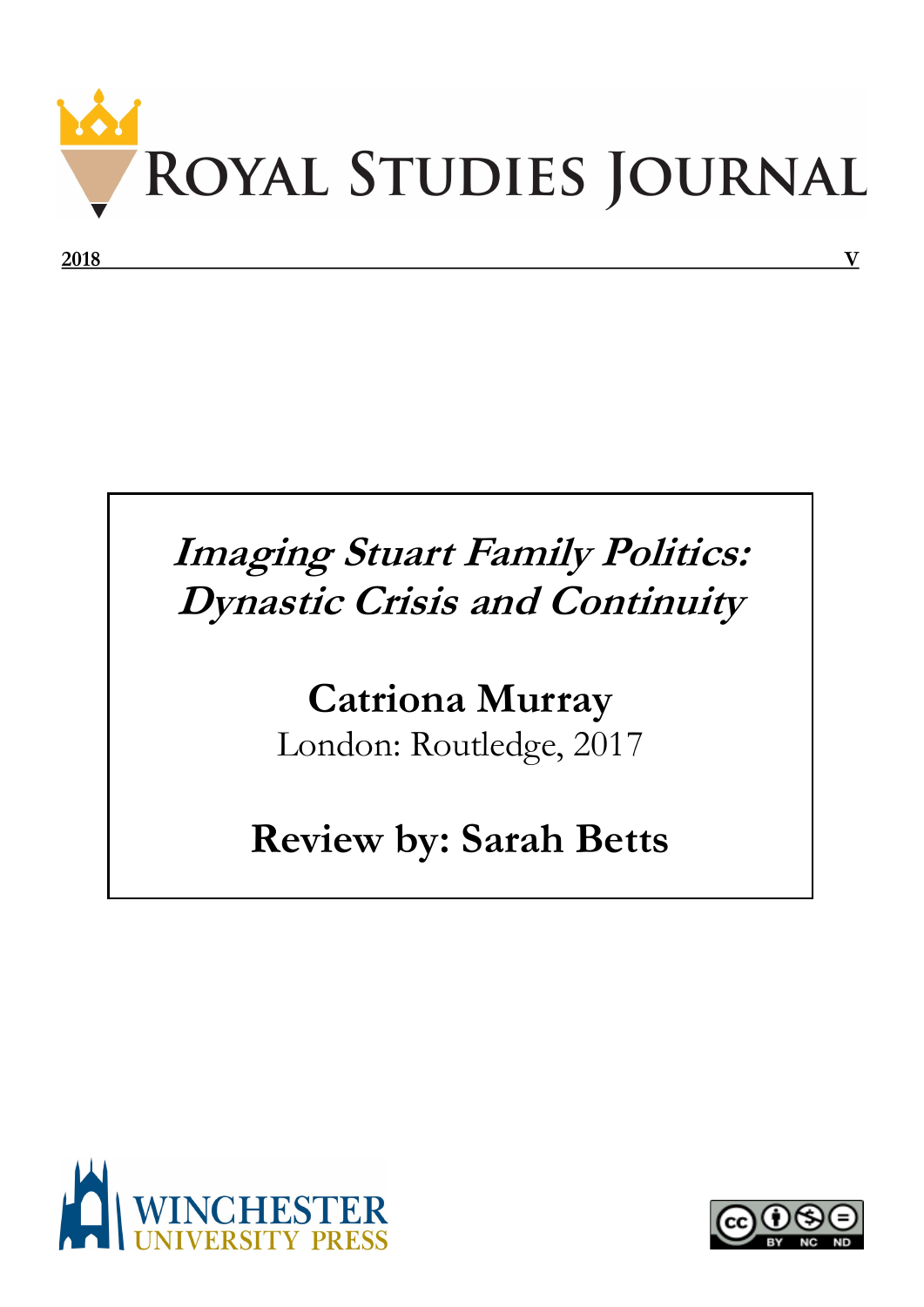*Imaging Stuart Family Politics: Dynastic Crisis and Continuity*. By Catriona Murray. London: Routledge, 2017. ISBN: 978-1-4724-2405-1.  $xi + 201$  pp.  $f$ 110.00.

his book is a very welcome addition to the field of royal representations, especially in England during the seventeenth century. It builds upon the still seminal work of Roy Strong, Oliver Millar, and Kevin Sharpe on royal portraiture and crafted image in early modern England, and upon Laura Lunger Knoppers's more recent work on the era of Charles I, *Politicizing Domesticity from Henrietta Maria to Milton's Eve* (Cambridge University Press, 2011). Murray's book is unique in following this politicized domestic image of the English Stuarts all the way from James I's accession to the reign of his great-granddaughter, Anne. It is also clearly a study—as it sets out to be—of the place of dynasty within images of monarchy, and discusses, in detail, not only the direct role and representation of each individual monarch, but also the immediate heirs to the throne and the "junior" and "rival" heirs as well. **T** 

The overall premise of the book—that "despite the uncertainties of early modern reproduction and family life, the Stuarts persistently promoted dynastic and domestic images to reinforce royal authority"—is well articulated and cleverly structured around the life cycles of the individuals involved as well as that of the ruling dynasty as whole (1). It is well supported by careful, illuminating analysis of a wide range of artworks, some very familiar to scholars of monarchy or art of the period, and some more obscure prints. Murray's greatest contribution to the field is undoubtedly her attention to, and detailed analysis of, significant dynastic figures often neglected in the scholarship. Perhaps most noticeable in this regard is her re-invigoration of the scant existing scholarship on Mary II, both in her years as heiress presumptive and queen regnant, in her position as British (and Stuart) princess (then Sovereign) in her own right, and as Princess of the Principality and House of Orange by marriage. Murray unpicks the future promise of the Stuart dynasty, the Protestant succession, and (eventually) constitutional monarchy in images of Mary. Her potential longevity and fecundity unfulfilled by her childless death at the age of thirty-two highlights the precariousness of the intimate relationship between familial and political stability promoted by the Stuarts: a common theme of the work.

Other key figures more closely discussed here than in previous scholarship are the two seemingly minor royal Dukes of Gloucester, Henry (1640-1660) and William (1689-1700). Henry was the third, and youngest, surviving prince born to Charles I and Henrietta Maria, but for